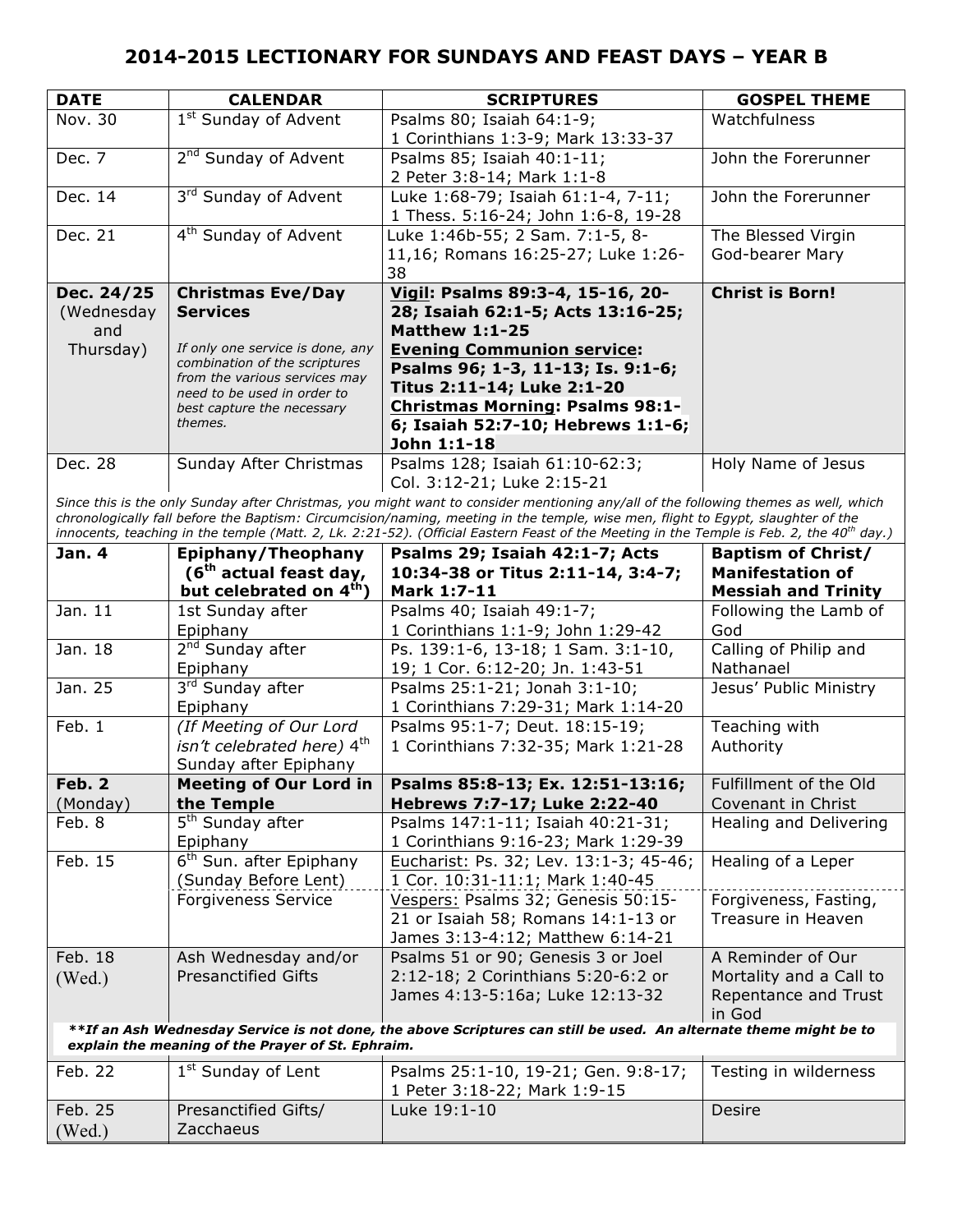| March 1        | $2nd$ Sunday of Lent             | Psalms 116; Genesis 22:1-18;<br>Romans 8:31b-39; Mark 9:2-10 | Transfiguration           |
|----------------|----------------------------------|--------------------------------------------------------------|---------------------------|
| March 4        | Presanctified Gifts/             | Luke 18:10-14                                                | Humility                  |
| (Wed.)         | The Publican & Pharisee          |                                                              |                           |
| March 8        | 3rd Sunday of Lent               | Psalms 19; Exodus 20:1-17;                                   | Cleansing of Temple &     |
|                |                                  | 1 Corinthians 1:18-25; John 2:13-25                          | Pascha foretold           |
| March 11       | Presanctified Gifts/             | Luke 15:11-32                                                | Return                    |
|                | The Prodigal Son                 |                                                              |                           |
| (Wed.)         |                                  |                                                              |                           |
| March 15       | 4 <sup>th</sup> Sunday of Lent   | Psalms 137:1-6; 2 Chron. 36:14-23;                           | Foretelling and Purpose   |
|                |                                  | Ephesians 2:1-10; John 3:14-21                               |                           |
| March 18       | Presanctified Gifts/             | Matthew 25:31-46                                             | Love                      |
| (Wed.)         | The Last Judgement               |                                                              |                           |
| March 22       | (If Annunciation not             | Psalms 51:1-17; Jeremiah 31:31-34;                           | Life and fruit from       |
|                | observed here) 5 <sup>th</sup>   | Hebrews 5:7-9; John 12:20-33                                 | death                     |
|                | Sunday of Lent                   |                                                              |                           |
| Mar. 25        | Presanctified Gifts/             | Mark 2:1-12                                                  | Healing and               |
|                | The Paralytic                    |                                                              | Forgiveness in Christ     |
| <b>Also</b>    | <b>The Annunciation of</b>       | Luke 46b-55; Isaiah 7:10-14;                                 | <b>Gabriel announces</b>  |
|                | the Mother of God                | Hebrews 10:4-10; Luke 1:26-38                                | <b>Mary as God-bearer</b> |
| <b>Mar. 29</b> | <b>Palm Sunday</b>               | Ps. 118:15-29; Zechariah 9:9-17;                             | <b>Triumphal Entry</b>    |
|                |                                  | Philippians 2:5-11; Mark 11:1-10                             |                           |
| April 1        | Holy Wednesday Unction           | Psalms 143; Job 2:1-10; Rom.12:1-3                           | Anointing at Bethany      |
|                | Service                          | or 2 Cor. 6:16-7:1; Matthew 26:6-16                          | and Plotting of Judas     |
| April 2        | Holy Thursday                    | Eucharist: Psalms 23 or 116:12-19;                           | Mystical Supper, Foot     |
|                |                                  | Exodus 12:1-14; 1 Corinthians 11:23-                         | washing, Betrayal         |
|                |                                  | 32; Matthew 26:2-29                                          |                           |
|                |                                  | Ft. Washing: John 13-17 or 13:1-15                           |                           |
|                |                                  | Betrayal: Jn. 18:1-27                                        |                           |
| April 3        | Holy Friday                      | Crucifixion: Psalms 22 or 31:1-5, 11-                        | Crucifixion and Burial    |
|                |                                  | 16; Isaiah 52:13-54:1, Hebrews 4:14-                         |                           |
|                |                                  | 16, 5:7-9 or 1 Corinthians 1:18-2:2;                         |                           |
|                |                                  | Matthew 27:27-54                                             |                           |
|                |                                  | Burial: Matthew 27:57-66                                     |                           |
| April 4        | Holy Saturday                    | Psalms 88; Job. 19:23-27a, Daniel                            | Bright Sadness at its     |
|                |                                  | 3:13-25, Jonah 1:17-2:10; 1 Peter                            | Climax                    |
|                |                                  | 1:3-9; Matthew 12:38-42 and/or                               |                           |
|                |                                  | 27:50-54                                                     |                           |
| <b>April 5</b> | <b>Easter</b>                    | Vigil Readings: Ps. 33; Ps. 16;                              | <b>He is Risen!</b>       |
|                |                                  | Genesis 1-3; Genesis 22:1-18; Ps.                            |                           |
|                |                                  | 105/106; Exodus 14; Ezekiel 36:                              |                           |
|                |                                  | 16-28; Ezekiel 37:1-14; Mark 16:1-8                          |                           |
|                |                                  | Eucharist: Psalms 118:1-2, 10-24;                            |                           |
|                |                                  | Acts 10:34-43; Colossians 3:1-4;                             |                           |
|                |                                  | John 20:1-18                                                 |                           |
| April 12       | 2 <sup>nd</sup> Sunday of Easter | Psalms 118:1-14; Acts 4:32-35;                               | Sunday of St. Thomas      |
|                |                                  | 1 John 5:1-6; John 20:19-31                                  |                           |
| April 19       | 3rd Sunday of Easter             | Psalms 4; Acts 3:13-15, 17-19;                               | Post-resurrection         |
|                |                                  | 1 John 2:1-5a; Luke 24:35-48                                 | Appearance                |
| April 26       | 4 <sup>th</sup> Sunday of Easter | Psalms 100; Acts 4:8-12;                                     | Good Shepherd             |
|                |                                  | 1 John 3:1-3; John 10:11-18                                  |                           |
| May 3          | 5 <sup>th</sup> Sunday of Easter | Psalms 22:25-31; Acts 9:26-31;                               | The Vine and the          |
|                |                                  | 1 John 3:18-24; John 15:1-8                                  | <b>Branches</b>           |
| May $10$       | 6 <sup>th</sup> Sunday of Easter | Ps. 98: 1-6; Acts 10:25-26, 34-36,                           | Abiding in Love           |
|                |                                  | 43-48; 1 John 4:7-10; John 15:9-17                           |                           |
| May $14$       | <b>Ascension of Our Lord</b>     | Psalms 47; Acts 1:1-12;                                      | <b>Christ Raises</b>      |
| (Thursday)     |                                  | Ephesians 1:17-23; Luke 24:44-53                             | <b>Humanity to Glory</b>  |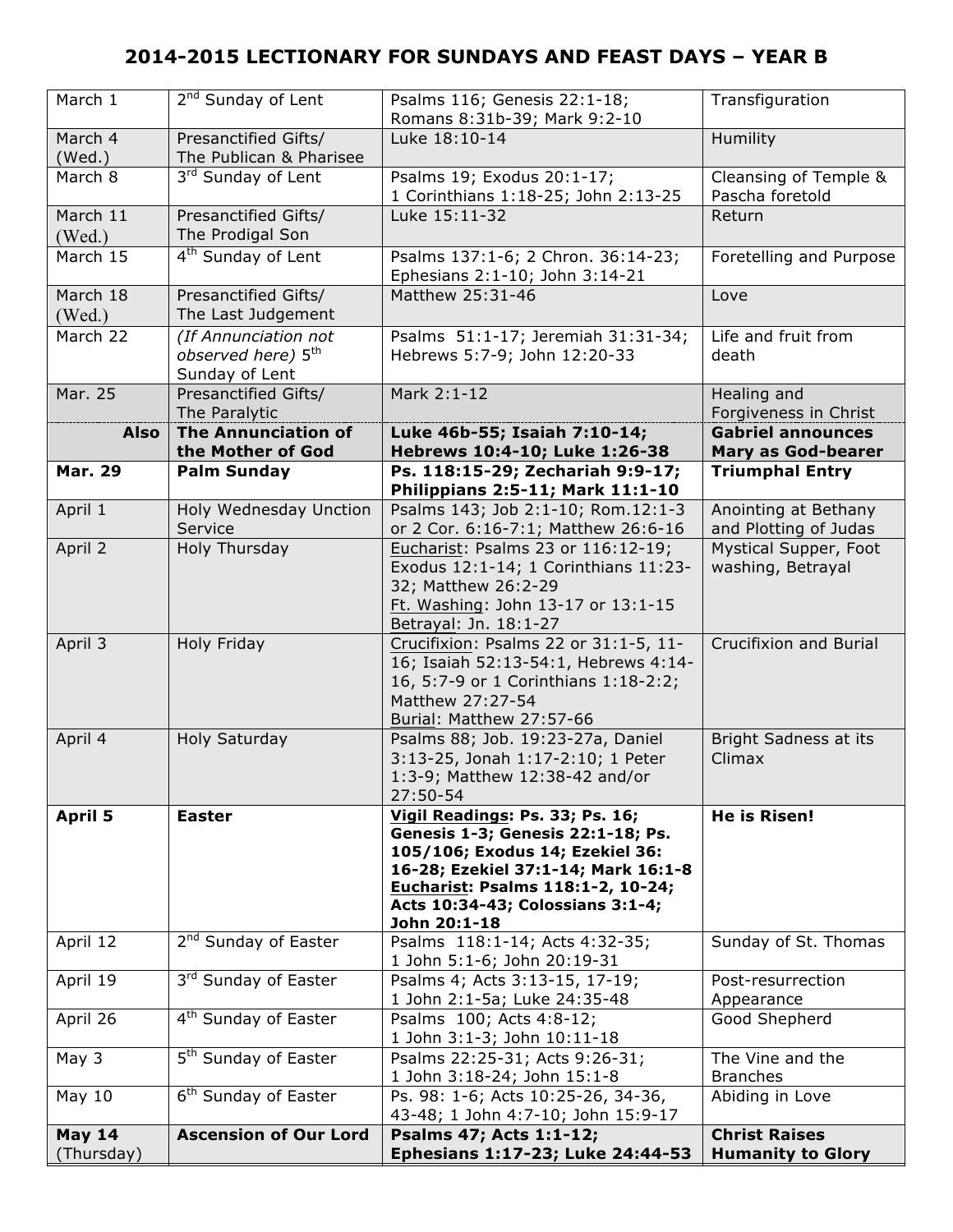| May 17          | (If Ascension isn't                   | Psalms 103; Acts 1:15-17, 20-26;       | Christ Prays for Unity      |
|-----------------|---------------------------------------|----------------------------------------|-----------------------------|
|                 | celebrated here) Last/7 <sup>th</sup> | 1 John 4:11-21; John 17:11b-21         |                             |
|                 | Sunday of Easter                      |                                        |                             |
| <b>May 24</b>   | <b>Pentecost</b>                      | Vigil Readings: Ps. 104; Gen.          | The Descent of the          |
|                 |                                       |                                        |                             |
|                 |                                       | 11:1-9 or Ex. 19:3-8, 16-20 or         | <b>Spirit</b>               |
|                 |                                       | Ezek. 37:1-4 or Joel 3:1-5; Rom.       |                             |
|                 |                                       | 8:22-27; Jn. 7:37-39                   |                             |
|                 |                                       | Eucharist: Ps. 104:24-34; Acts         |                             |
|                 |                                       | 2:1-11; 1 Cor 12:1-13; John            |                             |
|                 |                                       | 20:19-23                               |                             |
| <b>May 31</b>   | <b>Trinity Sunday</b>                 | Psalms 33; Deuteronomy 4:32-40         | Ministry in the Image       |
|                 |                                       | Romans 8:12-17; Matthew 28:16-20       | of the Trinity              |
| June 7          | 2 <sup>nd</sup> Sunday after          | Psalms 138; Genesis 3:8-15; 2          | Binding the Strong Man      |
|                 | Pentecost                             | Corinthians 4:13-5:1; Mark 3:20-35     | & Plundering his House      |
| June 14         | 3rd Sunday after                      | Psalms 92; Ezekiel 17:22-24;           | Parables of the             |
|                 | Pentecost                             | 2 Corinthians 4:1-7; Mark 4:26-34      | Kingdom                     |
| June 21         | 4 <sup>th</sup> Sunday after          | Psalms 107:1-3, 23-32; Job 38:1-11,    | Jesus calms the stormy      |
|                 | Pentecost                             | 40:1-5; 2 Cor. 5:14-17; Mk. 4:35-41    | sea                         |
| June 28         | 5 <sup>th</sup> Sunday after          | Psalms 30; Ezekiel 18:21-23, 31-32;    | Jairus' Daughter & the      |
|                 | Pentecost                             | 2 Corinthians 8:7-15; Mark 5:21-43     | <b>Bleeding Woman</b>       |
| July 5          | 6 <sup>th</sup> Sunday after          | Ps. 123:1-4, 1; Ezek. 1:1, 28c, 2:1-5; | A Prophet Without           |
|                 | Pentecost                             | 2 Corinthians 12:1-10; Mark 6:1-6      | Honor                       |
| July 12         | 7 <sup>th</sup> Sunday after          | Psalms 85:7-13; Amos 7:10-15;          | The Apostles Sent Out       |
|                 | Pentecost                             | Ephesians 1:3-14; Mark 6:7-13          |                             |
| July 19         | 8 <sup>th</sup> Sunday after          | Psalms 23; Jeremiah 23:1-6;            | Compassionate               |
|                 | Pentecost                             | Ephesians 2:11-22; Mark 6:30-34        | Shepherd                    |
| July 26         | 9 <sup>th</sup> Sunday after          | Psalms 145; 2 Kings 4:42-44;           | Loaves and Fish             |
|                 | Pentecost                             | Ephesians 4:1-6; John 6:1-15           |                             |
| Aug. 2          | 10 <sup>th</sup> Sunday after         | Psalms 78:1-25; Ex. 16:2-4, 12-15;     | The Bread from              |
|                 |                                       |                                        |                             |
|                 |                                       |                                        |                             |
|                 | Pentecost                             | Ephesians 4:17-24; John 6:24-35        | Heaven                      |
| <b>Aug. 6</b>   | Transfiguration                       | Ps. 104; Dan. 7:9-14;                  | <b>Christ's Eternal</b>     |
| (Thursday)      |                                       | 2 Pet. 1:16-19; Lk. 9:28-36            | <b>Reality/Our Hope</b>     |
| Aug. 9          | (If Transfiguration isn't             | Psalms 34:1-10; 1 Kings 19:1-8;        | The Bread of Life           |
|                 | celebrated here)11 <sup>th</sup>      | Ephesians 4:30-5:2; John 6:41-51       |                             |
|                 | Sunday after Pentecost                |                                        |                             |
| <b>Aug. 15</b>  | <b>The Falling Asleep of</b>          | Ps. 132; Gen. 28:10-17; Phil. 2:5-     | <b>The Blessed Mary</b>     |
| (Saturday)      | the Mother of God                     | 11; Lk. 10:38-42, 11:27-28             | <b>Enters Heaven</b>        |
| Aug. 16         | (If Dormition isn't                   | Psalms 34:11-22; Proverbs 9:1-6;       | Life-giving Flesh and       |
|                 | celebrated here)12th                  | Ephesians 5:15-20; John 6:51-58        | <b>Blood</b>                |
|                 | Sunday after Pentecost                |                                        |                             |
| Aug. 23         | 13 <sup>th</sup> Sunday after         | Psalms 16; Joshua 24:1-2, 14-18;       | Spiritual Perspective       |
|                 | Pentecost                             | Ephesians 5:21-33; John 6:60-69        |                             |
| Aug. 30         | 14 <sup>th</sup> Sunday after         | Psalms 15; Deuteronomy 4:1-2, 6-8;     | Inside Out                  |
|                 | Pentecost                             | Js. 1:16-27; Mark 7:1-23               |                             |
| Sept. 6         | (If Nativity isn't                    | Psalms 146; Isaiah 35:4-7a;            | <b>Healed Ears and</b>      |
|                 | celebrated here) 15 <sup>th</sup>     | James 2:1-5; Mark 7:31-37              | Tongue                      |
|                 | Sunday after Pentecost                |                                        |                             |
| Sept. 8         | <b>Nativity of the Mother</b>         | Ps. 45; Micah 5:1-4; Rom. 12:1-13      | <b>Birth of the Birth-</b>  |
| (Tuesday)       | of God                                | Mat. 1:1-23                            | giver                       |
| Sep. 13         | (If Exaltation isn't                  | Psalm 116; Isaiah 50:4-9a;             | Discipleship,               |
|                 | celebrated here) 16 <sup>th</sup>     | James 2:14-18; Mark 8:27-38            | Confession & the Cross      |
|                 | Sunday after Pentecost                |                                        |                             |
| <b>Sept. 14</b> | <b>Exaltation of the</b>              | Ps. 116; Num. 21:4-9; 1 Cor. 1:18-     | <b>Glory and Victory in</b> |
| (Monday)        | <b>Cross</b>                          | 24; Jn. 19:6-35 or Jn. 3:14-21 or      | the Cross of Christ         |
|                 | 17 <sup>th</sup> Sunday after         | Jn. 12:31-36a                          |                             |